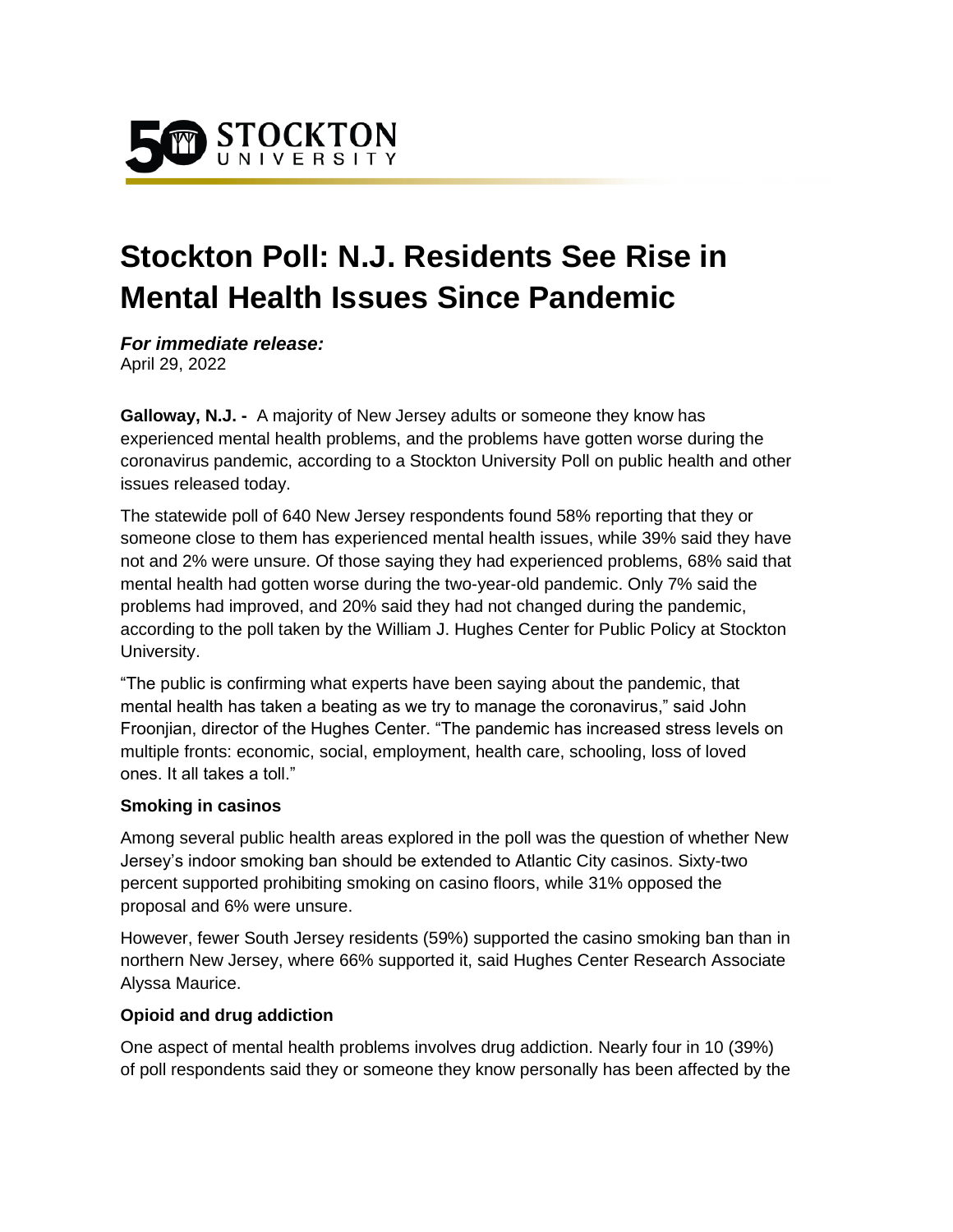opioid crisis. More than one in three (35%) characterize drug addiction as a big problem in their community, and 40% said it is a minor problem where they live.

"In a state of 9 million people, that's a lot of suffering," Froonjian said.

Nearly 60% said they have not been affected by the opioid crisis, and 17% did not believe it was a problem at all in their community.

Comparing regions, South Jersey showed the highest rate of respondents impacted by the crisis (46%) and the highest rate of respondents who said addiction is a big problem where they live (43%). This rate was 30% and 34% for Central and North Jersey, respectively.

State residents were split on whether the state provides adequate and affordable treatment in mental health and addiction services. On mental health treatment, 36% agreed strongly or somewhat that treatment options in New Jersey are adequate and affordable, but 40% disagreed. One in four (24%) were not sure how to rate treatment services.

Regarding addiction treatment services, 36% agreed the state's options are adequate and affordable, while 33% disagreed and 31% were not sure.

## **Homelessness**

Respondents were asked to characterize the problem of homelessness in towns where they live. A plurality of 38% said homelessness was not a problem at all in their communities. Thirty-five percent said it was a minor problem, and 23% said it was a big problem.

These rates also differed by region. Nearly one in three South Jersey residents (32%) said homelessness is a big problem where they live, while 24% of North and 16% of Central Jersey residents said the same. A plurality of those in both the North and Central regions (40% and 42%, respectively) said it was not a problem at all, while only 27% of those in the southernmost counties agreed.

The Hughes Center for Public Policy cosponsored a panel discussion on April 14 on how homelessness affects women. In that panel, local service providers said most people don't see homelessness as a problem until it becomes visible and they see homeless individuals on the street, or if affects someone they know.

A videorecording of the 90-minute discussion, which was cosponsored by the Atlantic County Advisory Commission on Women, may be viewed here. [\(https://www.youtube.com/watch?v=CuFABAsBa6k\)](https://www.youtube.com/watch?v=CuFABAsBa6k)

Other topics explored in the Stockton Poll included the following.

- 78% said they support New Jersey accepting refugees from Ukraine, with 16% opposed and 6% not sure
- 65% supported a boycott of Russian products and companies, including oil imports and vodka; 24% opposed such boycotts and 11% were unsure

• As New Jersey's state Legislature takes up Gov. Phil Murphy's proposed budget, voters identified education and roads or infrastructures as top priorities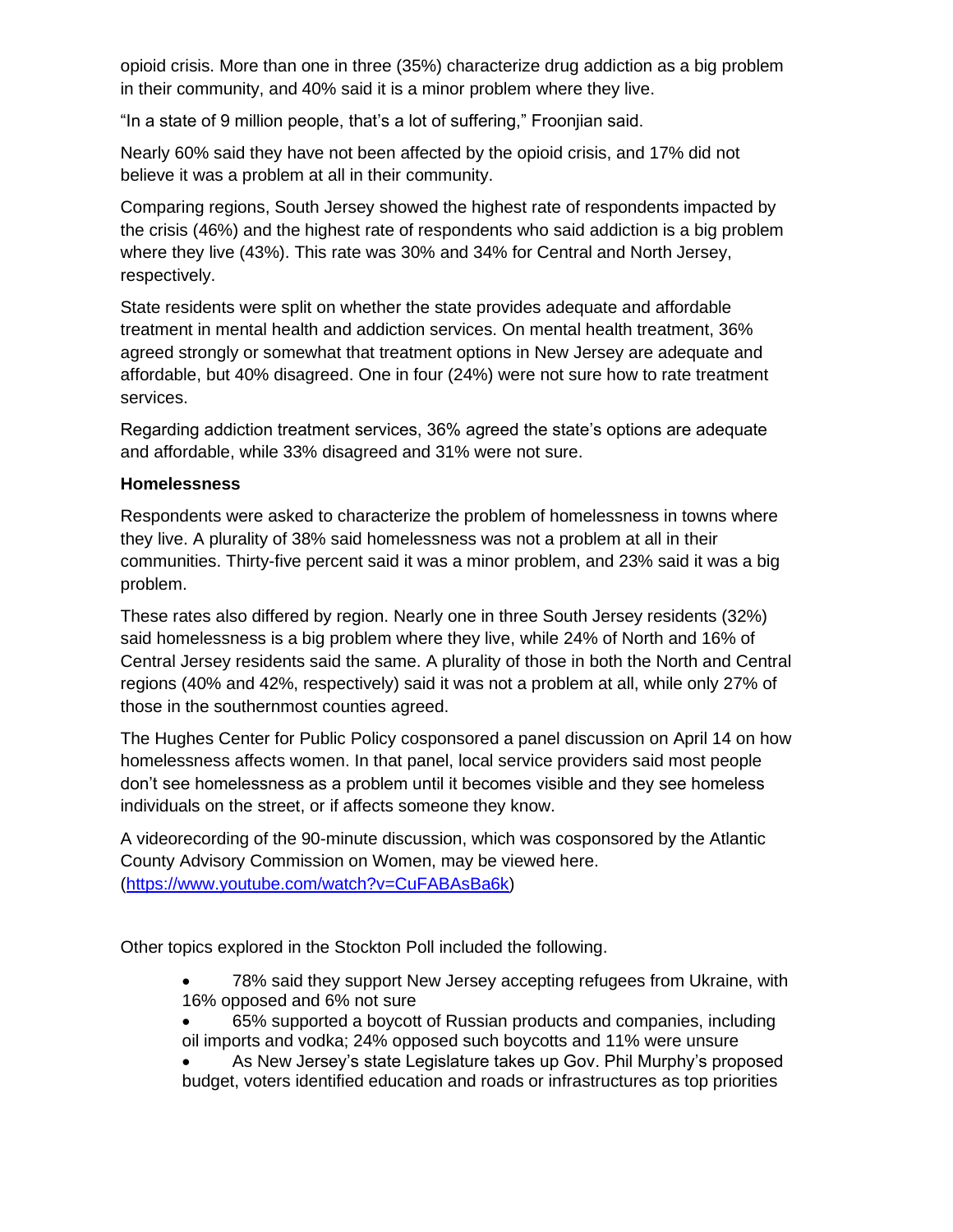(13% each), followed by property tax reduction (12%) and housing and tax rebates (both at 9%)

• And finally, 52% supported facial recognition technology being used by law enforcement in New Jersey with 40% opposed and 8% not sure.

## **Note: For the purposes of the poll, the state's regions were identified by the following counties:**

North: Bergen, Essex, Hudson, Hunterdon, Morris, Passaic, Somerset, Sussex, Union, Warren

Central: Burlington, Mercer, Middlesex, Monmouth, Ocean

South: Atlantic, Camden, Cape May, Cumberland, Gloucester, Salem

# **Methodology**

The poll of New Jersey adult residents was conducted by the Stockton Polling Institute of the William J. Hughes Center for Public Policy April 4-13, 2022. Live interviewers who are mostly Stockton University students called cell phones and landlines from the Stockton University campus. Opinion Services supplemented a portion of the fieldwork. Overall, 88 percent of interviews were conducted on cell phones and 12 percent on landline phones. A total of 640 New Jersey adult residents were interviewed. Both cell and landline samples consisted of voter list and random digit dialing (RDD) sample. Data are weighted based on U.S. Census Bureau American Community Survey data for New Jersey on variables of age, race, ethnicity, education level, sex and region. The poll's margin of error is +/- 3.8 percentage points at a 95 percent confidence level. MOE is higher for subsets.

# **About the Hughes Center**

The William J. Hughes Center for Public Policy [\(www.stockton.edu/hughescenter\)](http://www.stockton.edu/hughescenter) at Stockton University serves as a catalyst for research, analysis and innovative policy solutions on the economic, social and cultural issues facing New Jersey, and promotes the civic life of New Jersey through engagement, education and research. The center is named for the late William J. Hughes, whose distinguished career includes service in the U.S. House of Representatives, Ambassador to Panama and as a Distinguished Visiting Professor at Stockton. The Hughes Center can be found on [YouTube,](https://www.youtube.com/channel/UCUZ2StL36unDd0jyfOaFkNg) and can be followed on Facebook [@StocktonHughesCenter,](https://www.facebook.com/StocktonHughesCenter) Twitter [@hughescenter](https://twitter.com/HughesCenter) and Instagram [@ stockton\\_hughes\\_center.](https://www.instagram.com/stockton_hughes_center/)

**# # # Contact: Diane D'Amico Director of News and Media Relations Galloway, N.J. 08205** [Diane.D'Amico@stockton.edu](mailto:Diane.D) **609-652-4593 609-412-8069 [stockton.edu/media](http://www.stockton.edu/media)**